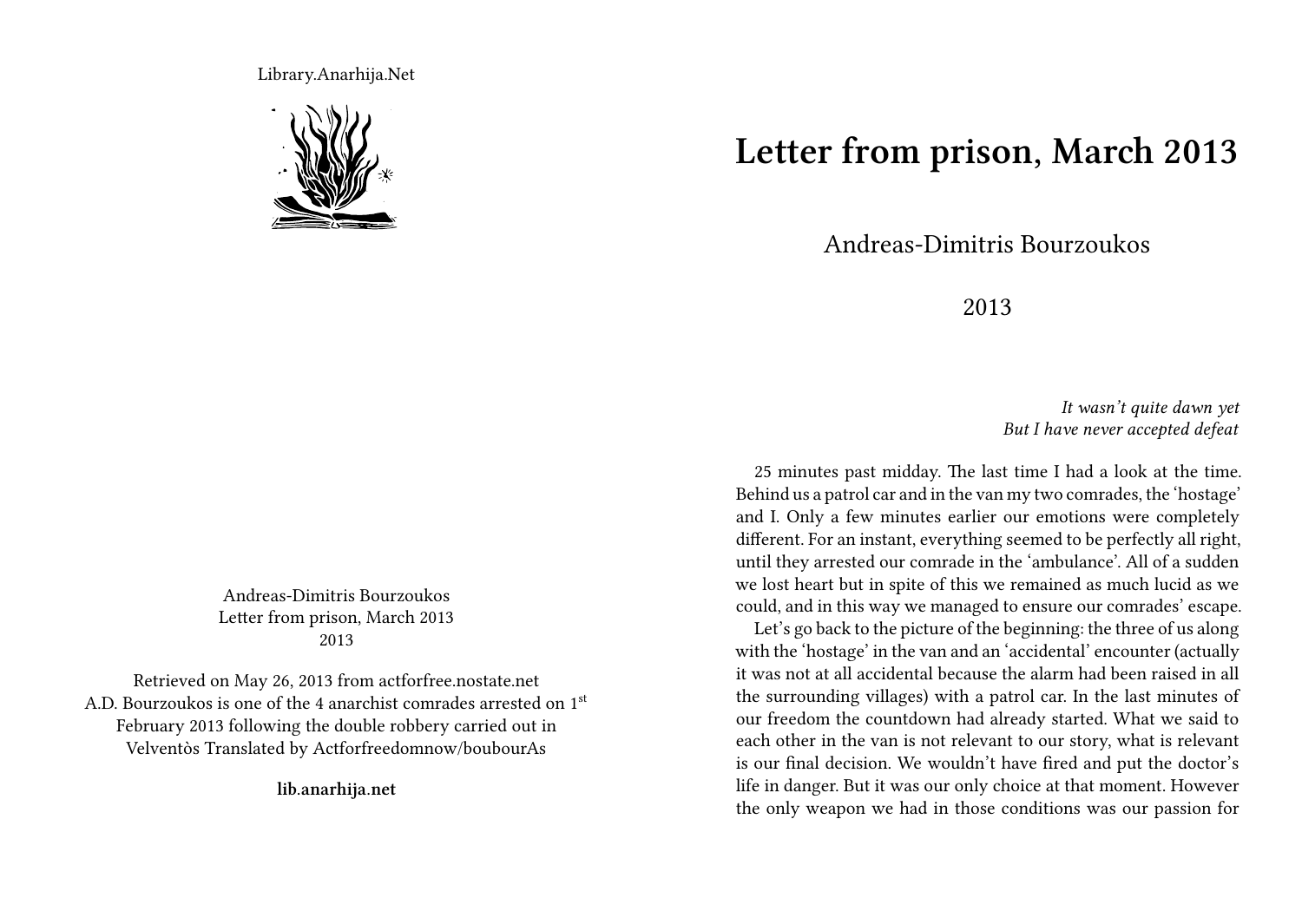freedom. And we used it as best as we could. After a chase in the streets of Veria, just like in a film, we got finally trapped by a patrol passing there by chance, in a dead end road. It is pointless to tell the rest of this story once again.

The only thing I'd like to clarify is the part concerning torture, as this was quite a big thing. I know that in society the image of someone who got beaten up can generate fear, compassion or doubts. But this is not the case with us comrades. I also want to say that the State intentionally allowed our photos be made public, and they did so with the intent to terrorize those who might think to do what we did. Perhaps it was a 'mistake' due to hurry and the fact that any operation of the Anti-terrorism Squad is done almost automatically. Be that as it is, I don't want to concentrate on this now. Instead, I'd like to shortly talk about the thoughts that crossed my mind during the time we were beaten up.

I never felt like a victim and of course I don't want that others consider me as such. During those four hours of continuous beating one of the things I was thinking about was the possible scenarios on the 'end' the cowardly and bully pigs had in mind. Neither fear nor pain, just anger. In spite of how much truth can hurt, you just take someone by the hair and put them on their knees. While the beating was going on without stopping I recalled all the years when I had chosen to clash with this rotten system. All my choices and thoughts became flesh and bones. Perhaps one single minute with my hands tied would have been enough. Perhaps the torture was just a proof confirming how the system is rotten.

But let's talk about money now, the money that flows abundantly (including during these times of crisis) in banks, public offices and all kinds of capital investment (like Cosco). This is the blood of capitalism.

My refusal to become yet another well-oiled clog of the system is one of the many reasons why I decided to carry out a bank robbery (personally I call it 'expropriation'). I mean I've never wanted to be

Needless to say, I'm not a supporter of the 'theory of the extremes', and I don't consider Golden Dawn as anti-system. It is even too clear to me that they are indeed part of the system and also a weapon of the system. This is the reason why Golden Dawn shouldn't attract less attention than it deserves.

We will organize for a multiform and lasting struggle to destroy work and its foundation of oppressive relations, and will do this through conscious expropriation of capitalist wealth with the aim of strengthening and supporting the struggle. We will continue on the road of direct action and total attack on the capitalist system. By constantly communicating and stirring up the anarchist-subversive environment as well as wider social sectors we can spread anarchist relations and self-management of our lives. By being constantly present in the streets and in wild street struggles we form our conscience and fighting soul, and violence spreads in the struggle.

No: molotov bottles and barricades are not steps necessary to 'climb higher' and eventually dedicate oneself to gas bottles, bombs and armed struggle. Instead, they constitute an inseparable part of the struggle itself. One completes the other. Street struggle is as much necessary as is night sabotage carried out with all means against the machinery of the State. Armed struggle is one of the expressions of the fight, an indispensable expression that has to support the wider struggles of the movement and be supported by the latter. Any sabotage separated from the struggles of the movement and wider claims risks to pass through history in low profile, as if it was an unimportant event, and finally be erased.

Let's leave an indelible 'imprint' in history. The moment has come, let's make revolution possible and destroy plutocracy, for anarchy.

> Andreas-Dimitris Bourzoukos Koridallos prison, wing A March 2013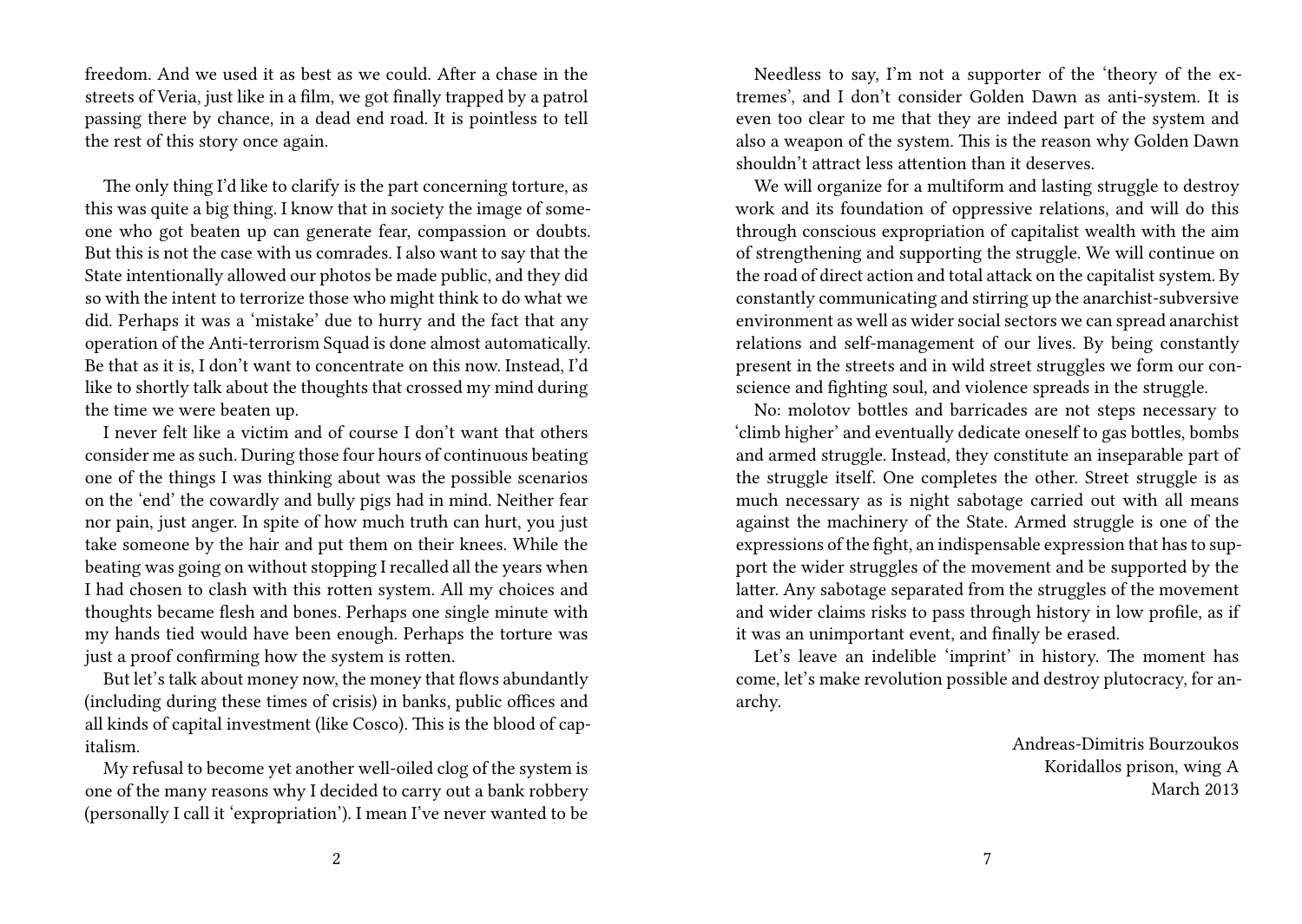Certainly the trajectory to revolution and anarchy cannot be covered with rose petals, but it is not the only trajectory either, no matter what the current situation is like. Our means are well-known and need constant development, and the range of choices we have in our armoury is wide enough. I think that any revolutionary has to have the necessary acuteness and lucidity to choose the most adequate 'weapons' according to the conditions. The road to resistance presents many aspects and we need a multiform struggle. It can be a poster calling for a strike, the occupation of some state-owned building, arson on a bank, an explosive attack on some structure of the State, expropriation of the money belonging to the State: the goal is still the same, i.e. on the one hand to strike the structures and functions of capitalism, on the other hand to spread the means, practices and conceptions of struggle for anarchy, for freedom.

I'm in a society very much varied and I always struggle for myself, my comrades, the definitive destruction of the system and the total collapse of the existent. This does not mean that I will stop criticizing those who deserve my critique because they are responsible for maintaining and reproducing a rotten and oppressing system with their tolerance and indifference.

'This revolution must be violent, even if violence is not right in itself. It would be absurd to hope that the privileged ones recognize the suffering and injustice caused by their privileges and that they decide to voluntarily renounce them.'

Violence emerges from inside us and it is the only worthwhile response to the decay and misery generated by the system. The radicalization of society is obvious nowadays. The historically important question is: where is this polarisation heading to? A tangible example of this tension can be seen in the growing percentage of votes gained by Golden Dawn during the elections, and the recurrent episodes of racist attacks in the centre of Athens. Clearly this is a superficial 'extreme' position because it lacks conscience. Presenting itself as an alleged 'anti-system party' Golden Dawn has managed to recuperate most of the anger of some social sectors.

another 'pedestrian' on this earth, one who has a 'normal' job and a 'normal' life. I didn't take much to understand that work aims at exploiting the human being for the sake of Capital, of the concentration of capital in the hands of few, which doesn't take much to show its side effects. At that point I asked myself some questions: were fraud and corruption leading the system to crisis isolated cases or is the crisis itself a pre-arranged plan that serves to achieve yet more profits? Was the 'crash' of the bank system due to lending or was it a capitalist trick for more concentration of capital, for an even bigger capitalization?

Surely we are facing an unprecedented crisis in capitalist reality and surely the crisis was preceded by the 'crash' of the bank system. But we are talking about two sides of the same counterfeit coin. Capitalism couldn't exist without the bank system nor would exist one of the most important means of capital concentration. As the State was called in to fill up bank safes when the crash of the bank system was imminent, so banks were called in to strengthen investments and pave the way to a new capitalization of the banks immediately after the collapse of the State machinery. A vicious circle that serves to spare death to moribund capitalism.

Looking at the brief history of Greece in the European Union and at its economic collpase I can only interpret it as something that was planned in advance, both Greece's collapse and that of other European countries hit by the crisis. As Greece joined the euro zone with a 'creative logistics' (as Greek logistics has been called), prime minister Simitis talked about a wonderful era and presented Greece as a strong country, in constant development, just like any other EU state. And at that time the middle class hoped in the advent of the capitalist heaven. But this ended with the 2008 crisis, the 'mark' of the capitalist system, and the beginning of collapse. What followed was once again 'creative logistics', this time introduced by Giorgios Papandreu so as Greece could benefit of financial support mechanisms (IMF-ECB). And then we came where we are today, to the total selling off of people's lives and the elimination of human